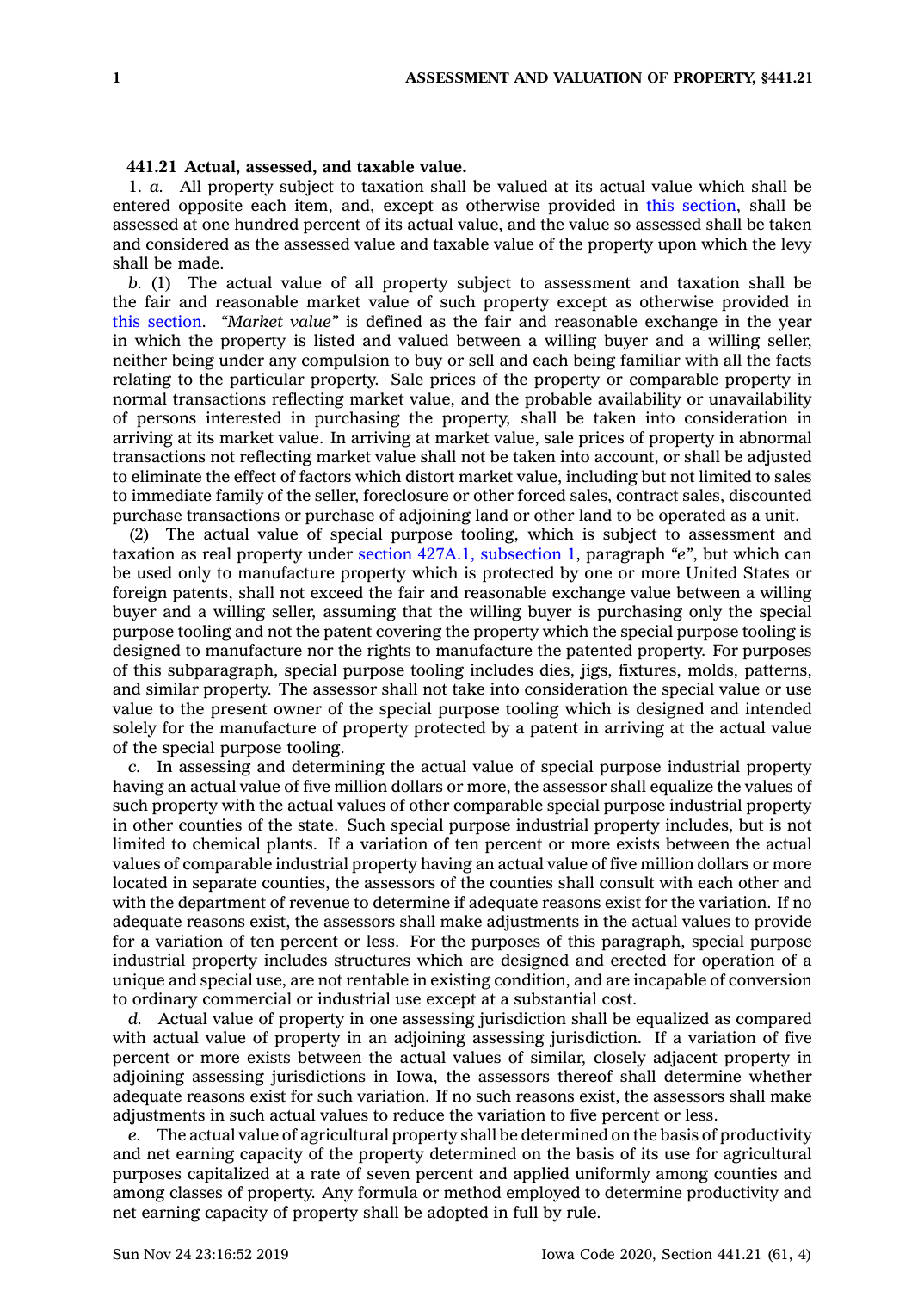## **§441.21, ASSESSMENT AND VALUATION OF PROPERTY 2**

*f.* In counties or townships in which field work on <sup>a</sup> modern soil survey has been completed since January 1, 1949, the assessor shall place emphasis upon the results of the survey in spreading the valuation among individual parcels of such agricultural property.

*g.* Notwithstanding any other provision of this [section](https://www.legis.iowa.gov/docs/code/441.21.pdf), the actual value of any property shall not exceed its fair and reasonable market value, except agricultural property which shall be valued exclusively as provided in paragraph *"e"* of this [subsection](https://www.legis.iowa.gov/docs/code/441.21.pdf).

*h.* The assessor shall determine the value of real property in accordance with rules adopted by the department of revenue and in accordance with forms and guidelines contained in the real property appraisal manual prepared by the department as updated from time to time. Such rules, forms, and guidelines shall not be inconsistent with or change the means, as provided in this [section](https://www.legis.iowa.gov/docs/code/441.21.pdf), of determining the actual, market, taxable, and assessed values.

*i.* (1) If the department finds that a city or county assessor is not in compliance with the rules of the department relating to valuation of property or has disregarded the forms and guidelines contained in the real property appraisal manual, the department shall notify the assessor and each member of the conference board for the appropriate assessing jurisdiction. The notice shall be mailed by restricted certified mail. The notice shall specify the areas of noncompliance and the steps necessary to achieve compliance. The notice shall also inform the assessor and conference board that if compliance is not achieved, <sup>a</sup> penalty may be imposed.

(2) The conference board shall respond to the department within thirty days of receipt of the notice of noncompliance. The conference board may respond to the notice by asserting that the assessor is in compliance with the rules, guidelines, and forms of the department or by informing the department that the conference board intends to submit <sup>a</sup> plan of action to achieve compliance. If the conference board responds to the notification by asserting that the assessor is in compliance, <sup>a</sup> hearing before the director of revenue shall be scheduled on the matter. Judicial review of the decision of the director of revenue may be sought by the conference board in accordance with [chapter](https://www.legis.iowa.gov/docs/code//17A.pdf) 17A.

(3) A plan of action shall be submitted within sixty days of receipt of the notice of noncompliance. The plan shall contain <sup>a</sup> time frame under which compliance shall be achieved which shall be no later than January 1 of the following assessment year. The plan of action shall contain the signature of the assessor and of the chairperson of the conference board. The department shall review the plan to determine whether the plan is sufficient to achieve compliance. Within thirty days of receipt of the plan, the department shall notify the assessor and the chairperson of the conference board that it has accepted the plan or that it is necessary to submit an amended plan of action.

(4) By January 1 of the assessment year following the calendar year in which the plan was submitted to the department, the conference board shall submit <sup>a</sup> report to the department indicating that the plan of action was followed and compliance has been achieved. The department may conduct <sup>a</sup> field inspection to ensure that the assessor is in compliance. By January 31, the department shall notify the assessor and the conference board, by restricted certified mail, either that compliance has been achieved or that the assessor remains in noncompliance. If the department determines that the assessor remains in noncompliance, the department shall take steps to withhold up to five percent of the reimbursement payment authorized in [section](https://www.legis.iowa.gov/docs/code/425.1.pdf) 425.1 until the department of revenue determines that the assessor is in compliance.

(5) If the conference board disputes the determination of the department, the chairperson of the conference board may appeal the determination to the director of revenue within thirty days from the date of the notice that the assessor remains in noncompliance. The director of revenue shall grant <sup>a</sup> hearing, and upon hearing shall determine the correctness of the department's determination of noncompliance. The director of revenue shall notify the conference board of the decision by mail. Judicial review of the decision of the director of revenue may be sought by the chairperson of the conference board in accordance with [chapter](https://www.legis.iowa.gov/docs/code//17A.pdf) 17A.

(6) The department shall adopt rules relating to the administration of this paragraph *"i"*.

2. In the event market value of the property being assessed cannot be readily established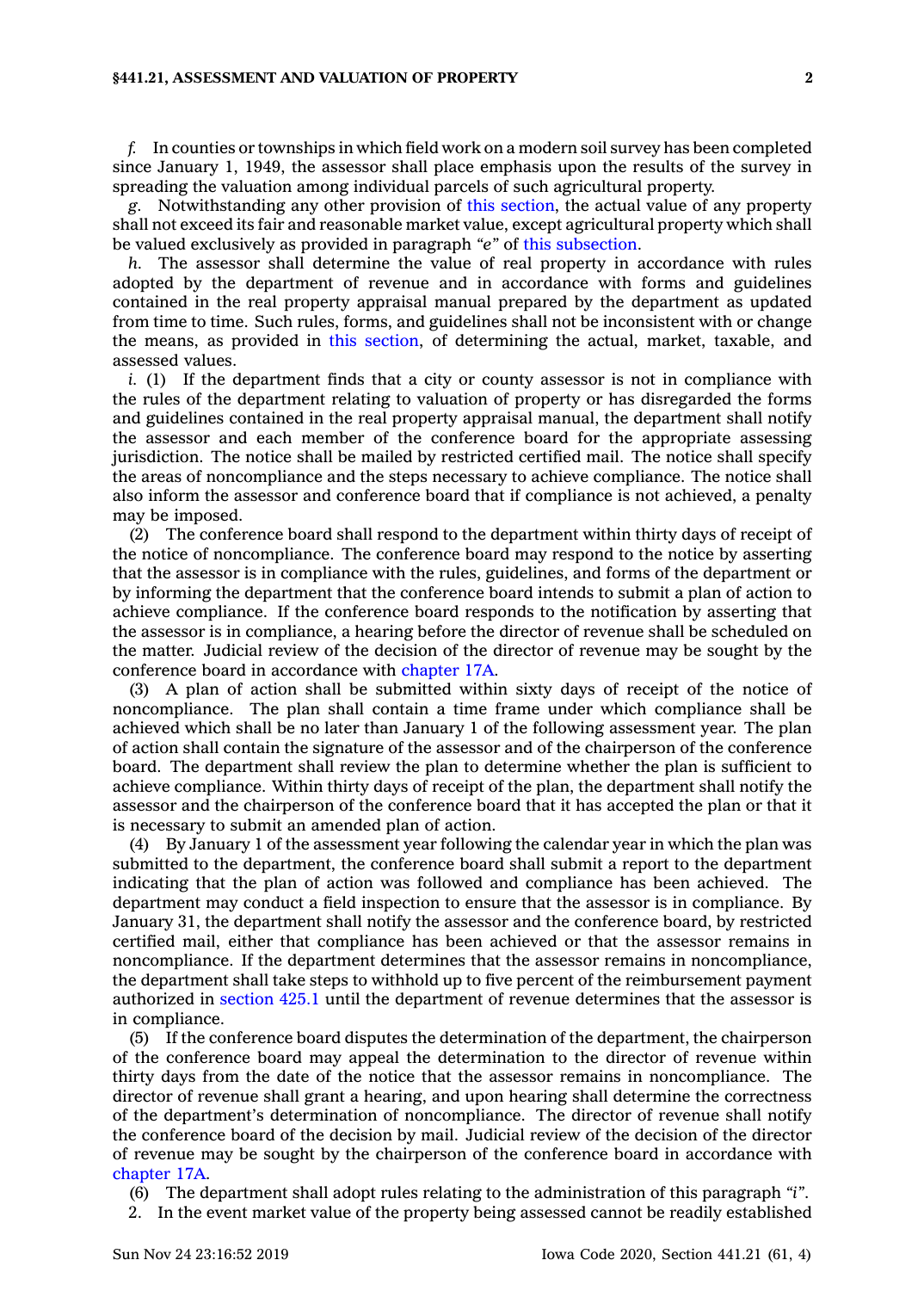in the foregoing manner, then the assessor may determine the value of the property using the other uniform and recognized appraisal methods including its productive and earning capacity, if any, industrial conditions, its cost, physical and functional depreciation and obsolescence and replacement cost, and all other factors which would assist in determining the fair and reasonable market value of the property but the actual value shall not be determined by use of only one such factor. The following shall not be taken into consideration: Special value or use value of the property to its present owner, and the goodwill or value of <sup>a</sup> business which uses the property as distinguished from the value of the property as property. In addition, for assessment years beginning on or after January 1, 2018, and unless otherwise required for property valued by the department of revenue pursuant to [chapters](https://www.legis.iowa.gov/docs/code//428.pdf) 428, [433](https://www.legis.iowa.gov/docs/code//433.pdf), [437](https://www.legis.iowa.gov/docs/code//437.pdf), and [438](https://www.legis.iowa.gov/docs/code//438.pdf), the assessor shall not take into consideration and shall not request from any person sales or receipts data, expense data, balance sheets, bank account information, or other data related to the financial condition of <sup>a</sup> business operating in whole or in part on the property if the property is both classified as commercial or industrial property and owned and used by the owner of the business. However, in assessing property that is rented or leased to low-income individuals and families as authorized by section 42 of the Internal Revenue Code, as amended, and which section limits the amount that the individual or family pays for the rental or lease of units in the property, the assessor shall, unless the owner elects to withdraw the property from the assessment procedures for section 42 property, use the productive and earning capacity from the actual rents received as <sup>a</sup> method of appraisal and shall take into account the extent to which that use and limitation reduces the market value of the property. The assessor shall not consider any tax credit equity or other subsidized financing as income provided to the property in determining the assessed value. The property owner shall notify the assessor when property is withdrawn from section 42 eligibility under the Internal Revenue Code or if the owner elects to withdraw the property from the assessment procedures for section 42 property under this [subsection](https://www.legis.iowa.gov/docs/code/441.21.pdf). The property shall not be subject to section 42 assessment procedures for the assessment year for which section 42 eligibility is withdrawn or an election is made. This notification must be provided to the assessor no later than March 1 of the assessment year or the owner will be subject to <sup>a</sup> penalty of five hundred dollars for that assessment year. The penalty shall be collected at the same time and in the same manner as regular property taxes. An election to withdraw from the assessment procedures for section 42 property is irrevocable. Property that is withdrawn from the assessment procedures for section 42 property shall be classified and assessed as multiresidential property unless the property otherwise fails to meet the requirements of [subsection](https://www.legis.iowa.gov/docs/code/441.21.pdf) 13. Upon adoption of uniform rules by the department of revenue or succeeding authority covering assessments and valuations of such properties, the valuation on such properties shall be determined in accordance with such rules and in accordance with forms and guidelines contained in the real property appraisal manual prepared by the department as updated from time to time for assessment purposes to assure uniformity, but such rules, forms, and guidelines shall not be inconsistent with or change the foregoing means of determining the actual, market, taxable and assessed values.

3. *a. "Actual value"*, *"taxable value"*, or *"assessed value"* as used in other sections of the Code in relation to assessment of property for taxation shall mean the valuations as determined by this [section](https://www.legis.iowa.gov/docs/code/441.21.pdf); however, other provisions of the Code providing special methods or formulas for assessing or valuing specified property shall remain in effect, but [this](https://www.legis.iowa.gov/docs/code/441.21.pdf) [section](https://www.legis.iowa.gov/docs/code/441.21.pdf) shall be applicable to the extent consistent with such provisions. The assessor and department of revenue shall disclose at the written request of the taxpayer all information in any formula or method used to determine the actual value of the taxpayer's property.

*b.* (1) For assessment years beginning before January 1, 2018, the burden of proof shall be upon any complainant attacking such valuation as excessive, inadequate, inequitable, or capricious. However, in protest or appeal proceedings when the complainant offers competent evidence by at least two disinterested witnesses that the market value of the property is less than the market value determined by the assessor, the burden of proof thereafter shall be upon the officials or persons seeking to uphold such valuation to be assessed.

(2) For assessment years beginning on or after January 1, 2018, the burden of proof shall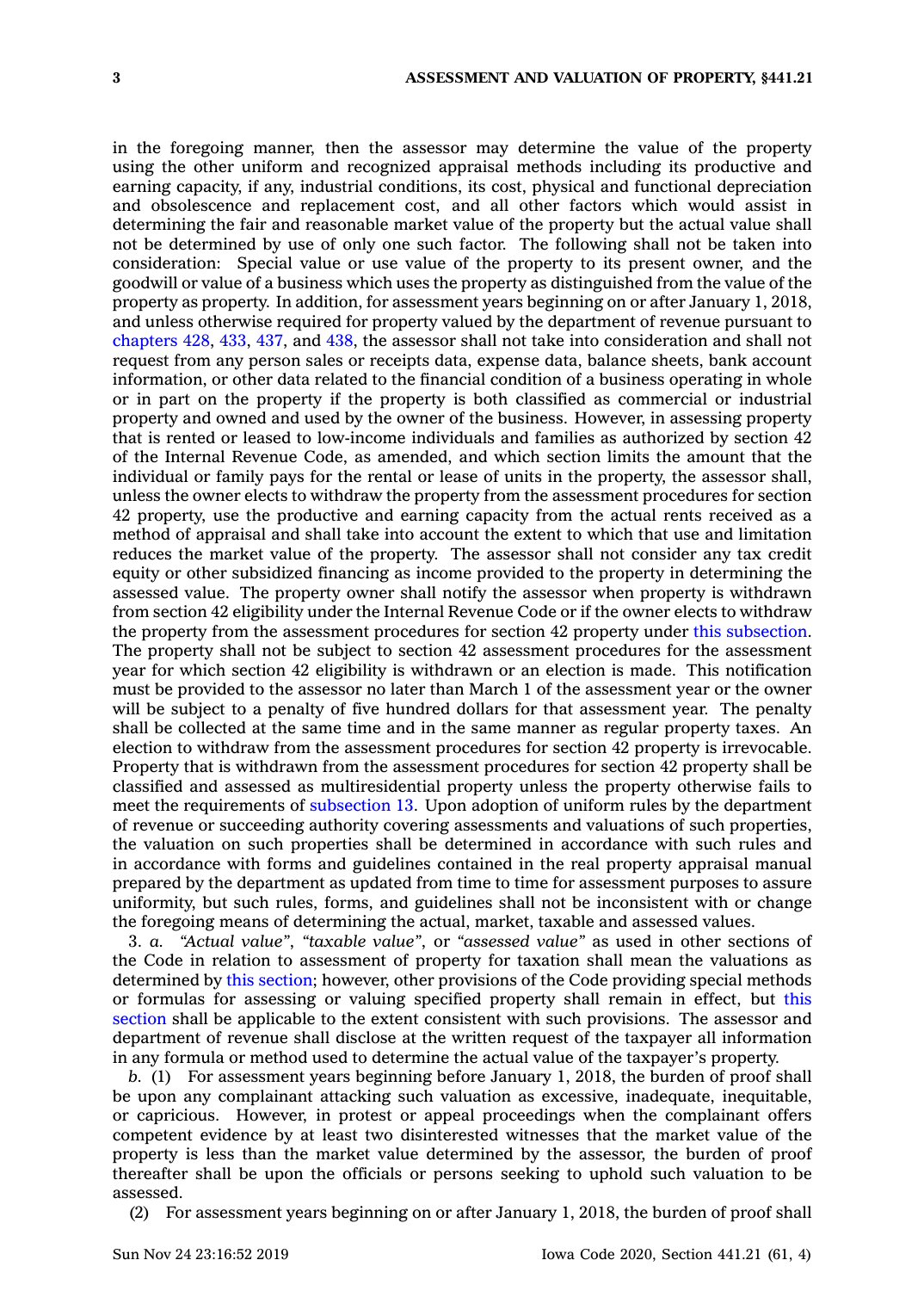## **§441.21, ASSESSMENT AND VALUATION OF PROPERTY 4**

be upon any complainant attacking such valuation as excessive, inadequate, inequitable, or capricious. However, in protest or appeal proceedings when the complainant offers competent evidence that the market value of the property is different than the market value determined by the assessor, the burden of proof thereafter shall be upon the officials or persons seeking to uphold such valuation to be assessed.

(3) If the classification of <sup>a</sup> property has been previously adjudicated by the property assessment appeal board or <sup>a</sup> court as part of an appeal under this [chapter](https://www.legis.iowa.gov/docs/code//441.pdf), there is <sup>a</sup> presumption that the classification of the property has not changed for each of the four subsequent assessment years, unless <sup>a</sup> subsequent such adjudication of the classification of the property has occurred, and the burden of demonstrating <sup>a</sup> change in use shall be upon the person asserting <sup>a</sup> change to the property's classification.

4. For valuations established as of January 1, 1979, the percentage of actual value at which agricultural and residential property shall be assessed shall be the quotient of the dividend and divisor as defined in this [section](https://www.legis.iowa.gov/docs/code/441.21.pdf). The dividend for each class of property shall be the dividend as determined for each class of property for valuations established as of January 1, 1978, adjusted by the product obtained by multiplying the percentage determined for that year by the amount of any additions or deletions to actual value, excluding those resulting from the revaluation of existing properties, as reported by the assessors on the abstracts of assessment for 1978, plus six percent of the amount so determined. However, if the difference between the dividend so determined for either class of property and the dividend for that class of property for valuations established as of January 1, 1978, adjusted by the product obtained by multiplying the percentage determined for that year by the amount of any additions or deletions to actual value, excluding those resulting from the revaluation of existing properties, as reported by the assessors on the abstracts of assessment for 1978, is less than six percent, the 1979 dividend for the other class of property shall be the dividend as determined for that class of property for valuations established as of January 1, 1978, adjusted by the product obtained by multiplying the percentage determined for that year by the amount of any additions or deletions to actual value, excluding those resulting from the revaluation of existing properties, as reported by the assessors on the abstracts of assessment for 1978, plus <sup>a</sup> percentage of the amount so determined which is equal to the percentage by which the dividend as determined for the other class of property for valuations established as of January 1, 1978, adjusted by the product obtained by multiplying the percentage determined for that year by the amount of any additions or deletions to actual value, excluding those resulting from the revaluation of existing properties, as reported by the assessors on the abstracts of assessment for 1978, is increased in arriving at the 1979 dividend for the other class of property. The divisor for each class of property shall be the total actual value of all such property in the state in the preceding year, as reported by the assessors on the abstracts of assessment submitted for 1978, plus the amount of value added to said total actual value by the revaluation of existing properties in 1979 as equalized by the director of revenue pursuant to [section](https://www.legis.iowa.gov/docs/code/441.49.pdf) 441.49. The director shall utilize information reported on abstracts of assessment submitted pursuant to [section](https://www.legis.iowa.gov/docs/code/441.45.pdf) 441.45 in determining such percentage. For valuations established as of January 1, 1980, and each assessment year thereafter beginning before January 1, 2013, the percentage of actual value as equalized by the director of revenue as provided in [section](https://www.legis.iowa.gov/docs/code/441.49.pdf) 441.49 at which agricultural and residential property shall be assessed shall be calculated in accordance with the methods provided in this [subsection](https://www.legis.iowa.gov/docs/code/441.21.pdf), including the limitation of increases in agricultural and residential assessed values to the percentage increase of the other class of property if the other class increases less than the allowable limit adjusted to include the applicable and current values as equalized by the director of revenue, except that any references to six percent in [this](https://www.legis.iowa.gov/docs/code/441.21.pdf) [subsection](https://www.legis.iowa.gov/docs/code/441.21.pdf) shall be four percent. For valuations established as of January 1, 2013, and each assessment year thereafter, the percentage of actual value as equalized by the department of revenue as provided in [section](https://www.legis.iowa.gov/docs/code/441.49.pdf) 441.49 at which agricultural and residential property shall be assessed shall be calculated in accordance with the methods provided in this [subsection](https://www.legis.iowa.gov/docs/code/441.21.pdf), including the limitation of increases in agricultural and residential assessed values to the percentage increase of the other class of property if the other class increases less than the allowable limit adjusted to include the applicable and current values as equalized by the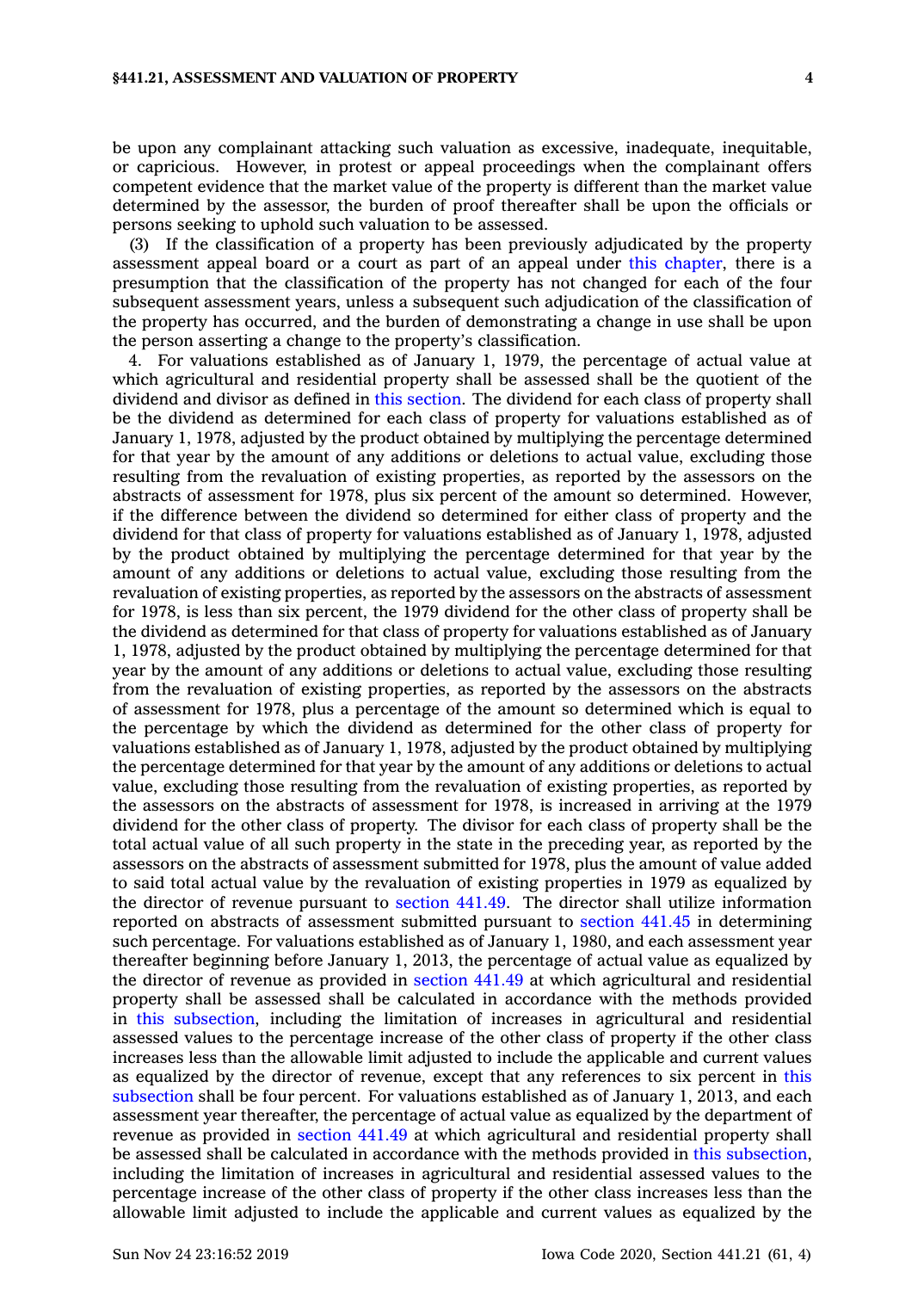department of revenue, except that any references to six percent in this [subsection](https://www.legis.iowa.gov/docs/code/441.21.pdf) shall be three percent.

5. *a.* For valuations established as of January 1, 1979, property valued by the department of revenue pursuant to [chapters](https://www.legis.iowa.gov/docs/code//428.pdf) 428, [433](https://www.legis.iowa.gov/docs/code//433.pdf), [437](https://www.legis.iowa.gov/docs/code//437.pdf), and [438](https://www.legis.iowa.gov/docs/code//438.pdf) shall be considered as one class of property and shall be assessed as <sup>a</sup> percentage of its actual value. The percentage shall be determined by the director of revenue in accordance with the provisions of this [section](https://www.legis.iowa.gov/docs/code/441.21.pdf). For valuations established as of January 1, 1979, the percentage shall be the quotient of the dividend and divisor as defined in this [section](https://www.legis.iowa.gov/docs/code/441.21.pdf). The dividend shall be the total actual valuation established for 1978 by the department of revenue, plus ten percent of the amount so determined. The divisor for property valued by the department of revenue pursuant to [chapters](https://www.legis.iowa.gov/docs/code//428.pdf) 428, [433](https://www.legis.iowa.gov/docs/code//433.pdf), [437](https://www.legis.iowa.gov/docs/code//437.pdf), and [438](https://www.legis.iowa.gov/docs/code//438.pdf) shall be the valuation established for 1978, plus the amount of value added to the total actual value by the revaluation of the property by the department of revenue as of January 1, 1979. For valuations established as of January 1, 1980, property valued by the department of revenue pursuant to [chapters](https://www.legis.iowa.gov/docs/code//428.pdf) 428, [433](https://www.legis.iowa.gov/docs/code//433.pdf), [437](https://www.legis.iowa.gov/docs/code//437.pdf), and [438](https://www.legis.iowa.gov/docs/code//438.pdf) shall be assessed at <sup>a</sup> percentage of its actual value. The percentage shall be determined by the director of revenue in accordance with the provisions of this [section](https://www.legis.iowa.gov/docs/code/441.21.pdf). For valuations established as of January 1, 1980, the percentage shall be the quotient of the dividend and divisor as defined in this [section](https://www.legis.iowa.gov/docs/code/441.21.pdf). The dividend shall be the total actual valuation established for 1979 by the department of revenue, plus eight percent of the amount so determined. The divisor for property valued by the department of revenue pursuant to [chapters](https://www.legis.iowa.gov/docs/code//428.pdf) 428, [433](https://www.legis.iowa.gov/docs/code//433.pdf), [437](https://www.legis.iowa.gov/docs/code//437.pdf), and [438](https://www.legis.iowa.gov/docs/code//438.pdf) shall be the valuation established for 1979, plus the amount of value added to the total actual value by the revaluation of the property by the department of revenue as of January 1, 1980. For valuations established as of January 1, 1981, and each year thereafter, the percentage of actual value at which property valued by the department of revenue pursuant to [chapters](https://www.legis.iowa.gov/docs/code//428.pdf) 428, [433](https://www.legis.iowa.gov/docs/code//433.pdf), [437](https://www.legis.iowa.gov/docs/code//437.pdf), and [438](https://www.legis.iowa.gov/docs/code//438.pdf) shall be assessed shall be calculated in accordance with the methods provided herein, except that any references to ten percent in this [subsection](https://www.legis.iowa.gov/docs/code/441.21.pdf) shall be eight percent. For valuations established on or after January 1, 2013, property valued by the department of revenue pursuant to [chapter](https://www.legis.iowa.gov/docs/code//434.pdf) 434 shall be assessed at <sup>a</sup> percentage of its actual value equal to the percentage of actual value at which property assessed as commercial property is assessed under paragraph *"b"* for the same assessment year.

*b.* For valuations established on or after January 1, 2013, commercial property, excluding properties referred to in section 427A.1, [subsection](https://www.legis.iowa.gov/docs/code/427A.1.pdf) 9, shall be assessed at <sup>a</sup> percentage of its actual value, as determined in this paragraph *"b"*. For valuations established for the assessment year beginning January 1, 2013, the percentage of actual value as equalized by the department of revenue as provided in [section](https://www.legis.iowa.gov/docs/code/441.49.pdf) 441.49 at which commercial property shall be assessed shall be ninety-five percent. For valuations established for the assessment year beginning January 1, 2014, and each assessment year thereafter, the percentage of actual value as equalized by the department of revenue as provided in [section](https://www.legis.iowa.gov/docs/code/441.49.pdf) 441.49 at which commercial property shall be assessed shall be ninety percent.

*c.* For valuations established on or after January 1, 2013, industrial property, excluding properties referred to in section 427A.1, [subsection](https://www.legis.iowa.gov/docs/code/427A.1.pdf) 9, shall be assessed at <sup>a</sup> percentage of its actual value, as determined in this paragraph *"c"*. For valuations established for the assessment year beginning January 1, 2013, the percentage of actual value as equalized by the department of revenue as provided in [section](https://www.legis.iowa.gov/docs/code/441.49.pdf) 441.49 at which industrial property shall be assessed shall be ninety-five percent. For valuations established for the assessment year beginning January 1, 2014, and each assessment year thereafter, the percentage of actual value as equalized by the department of revenue as provided in [section](https://www.legis.iowa.gov/docs/code/441.49.pdf) 441.49 at which industrial property shall be assessed shall be ninety percent.

*d.* For valuations established for the assessment year beginning January 1, 2019, and each assessment year thereafter, the percentages of actual value at which property is assessed, as determined under this [subsection](https://www.legis.iowa.gov/docs/code/441.21.pdf), shall not be applied to the value of wind energy conversion property valued under section [427B.26](https://www.legis.iowa.gov/docs/code/427B.26.pdf) the construction of which is approved by the Iowa utilities board on or after July 1, 2018.

6. Beginning with valuations established as of January 1, 1978, the assessors shall report the aggregate taxable values and the number of dwellings located on agricultural land and the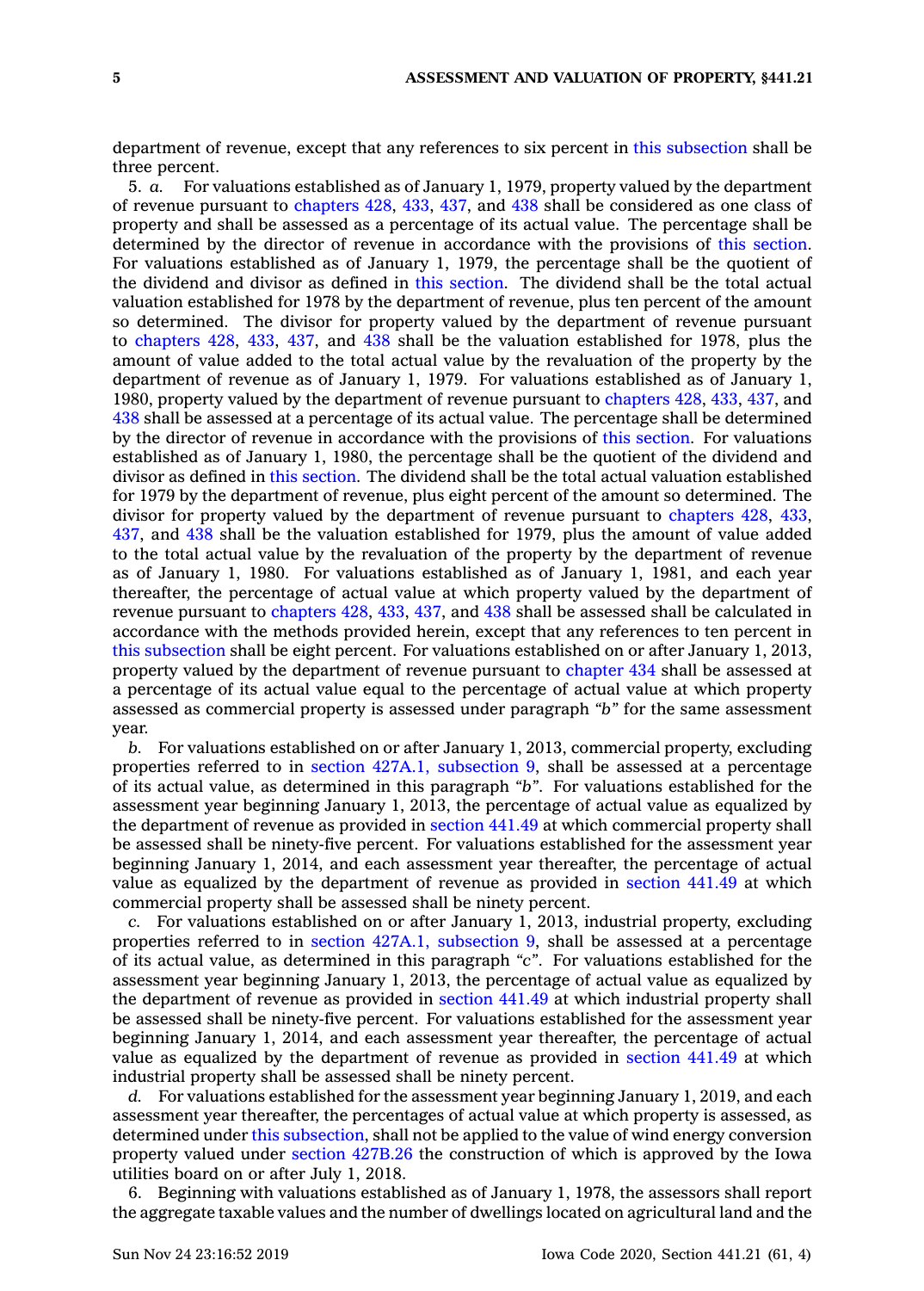aggregate taxable value of all other structures on agricultural land. Beginning with valuations established as of January 1, 1981, the agricultural dwellings located on agricultural land shall be valued at their market value as defined in this [section](https://www.legis.iowa.gov/docs/code/441.21.pdf) and agricultural dwellings shall be valued as rural residential property and shall be assessed at the same percentage of actual value as is all other residential property.

7. *a.* For the purpose of computing the debt limitations for municipalities, political subdivisions, and school districts, the term *"actual value"* means the *"actual value"* as determined by [subsections](https://www.legis.iowa.gov/docs/code/441.21.pdf) 1 through 3 without application of any percentage reduction and entered opposite each item, and as listed on the tax list as provided in [section](https://www.legis.iowa.gov/docs/code/443.2.pdf) 443.2 as "actual value".

*b.* Whenever any board of review or other tribunal changes the assessed value of property, all applicable records of assessment shall be adjusted to reflect such change in both assessed value and actual value of such property.

8. *a.* Any normal and necessary repairs to <sup>a</sup> building, not amounting to structural replacements or modification, shall not increase the taxable value of the building. This paragraph applies only to repairs of two thousand five hundred dollars or less per building per year.

*b.* Notwithstanding paragraph *"a"*, any construction or installation of <sup>a</sup> solar energy system on property classified as agricultural, residential, commercial, multiresidential, or industrial property shall not increase the actual, assessed, and taxable values of the property for five full assessment years.

*c.* As used in this [subsection](https://www.legis.iowa.gov/docs/code/441.21.pdf), *"solar energy system"* means either of the following:

(1) A system of equipment capable of collecting and converting incident solar radiation or wind energy into thermal, mechanical or electrical energy and transforming these forms of energy by <sup>a</sup> separate apparatus to storage or to <sup>a</sup> point of use which is constructed or installed after January 1, 1978.

(2) A system that uses the basic design of the building to maximize solar heat gain during the cold season and to minimize solar heat gain in the hot season and that uses natural means to collect, store, and distribute solar energy which is constructed or installed after January 1, 1981.

*d.* In assessing and valuing the property for tax purposes, the assessor shall disregard any market value added by <sup>a</sup> solar energy system to <sup>a</sup> building. The director of revenue shall adopt rules, after consultation with the economic development authority, specifying the types of equipment and structural components to be included under the guidelines provided in [this](https://www.legis.iowa.gov/docs/code/441.21.pdf) [subsection](https://www.legis.iowa.gov/docs/code/441.21.pdf).

9. Not later than November 1, 1979, and November 1 of each subsequent year, the director shall certify to the county auditor of each county the percentages of actual value at which residential property, agricultural property, commercial property, industrial property, multiresidential property, property valued by the department of revenue pursuant to [chapter](https://www.legis.iowa.gov/docs/code//434.pdf) [434](https://www.legis.iowa.gov/docs/code//434.pdf), and property valued by the department of revenue pursuant to [chapters](https://www.legis.iowa.gov/docs/code//428.pdf) 428, [433](https://www.legis.iowa.gov/docs/code//433.pdf), [437](https://www.legis.iowa.gov/docs/code//437.pdf), and [438](https://www.legis.iowa.gov/docs/code//438.pdf) in each assessing jurisdiction in the county shall be assessed for taxation. The county auditor shall proceed to determine the assessed values of agricultural property, residential property, commercial property, industrial property, multiresidential property, property valued by the department of revenue pursuant to [chapter](https://www.legis.iowa.gov/docs/code//434.pdf) 434, and property valued by the department of revenue pursuant to [chapters](https://www.legis.iowa.gov/docs/code//428.pdf) 428, [433](https://www.legis.iowa.gov/docs/code//433.pdf), [437](https://www.legis.iowa.gov/docs/code//437.pdf), and [438](https://www.legis.iowa.gov/docs/code//438.pdf) by applying such percentages to the current actual value of such property, as reported to the county auditor by the assessor, and the assessed values so determined shall be the taxable values of such properties upon which the levy shall be made.

10. The percentage of actual value computed by the department of revenue for agricultural property, residential property, commercial property, industrial property, multiresidential property, property valued by the department of revenue pursuant to [chapter](https://www.legis.iowa.gov/docs/code//434.pdf) [434](https://www.legis.iowa.gov/docs/code//434.pdf), and property valued by the department of revenue pursuant to [chapters](https://www.legis.iowa.gov/docs/code//428.pdf) 428, [433](https://www.legis.iowa.gov/docs/code//433.pdf), [437](https://www.legis.iowa.gov/docs/code//437.pdf), and [438](https://www.legis.iowa.gov/docs/code//438.pdf) and used to determine assessed values of those classes of property does not constitute <sup>a</sup> rule as defined in section 17A.2, [subsection](https://www.legis.iowa.gov/docs/code/17A.2.pdf) 11.

11. Beginning with valuations established on or after January 1, 1995, as used in this [section](https://www.legis.iowa.gov/docs/code/441.21.pdf), *"residential property"* includes all land and buildings of multiple housing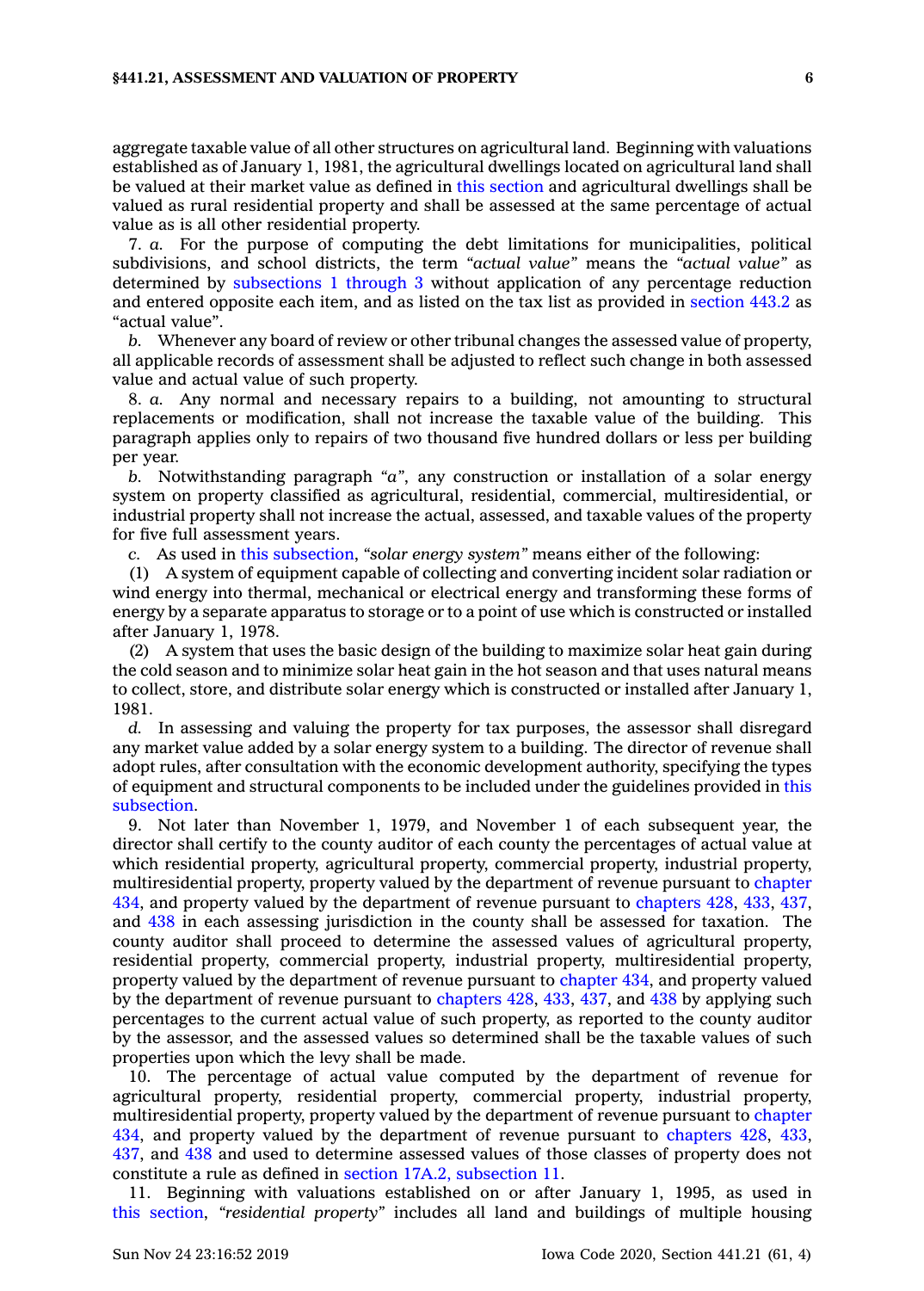cooperatives organized under [chapter](https://www.legis.iowa.gov/docs/code//499A.pdf) 499A and includes land and buildings used primarily for human habitation which land and buildings are owned and operated by organizations that have received tax-exempt status under section  $501(c)(3)$  of the Internal Revenue Code and rental income from the property is not taxed as unrelated business income under [section](https://www.legis.iowa.gov/docs/code/422.33.pdf) 422.33, [subsection](https://www.legis.iowa.gov/docs/code/422.33.pdf) 1A.

12. As used in this [section](https://www.legis.iowa.gov/docs/code/441.21.pdf), unless the context otherwise requires, *"agricultural property"* includes all of the following:

*a.* Beginning with valuations established on or after January 1, 2002, the real estate of <sup>a</sup> vineyard and buildings used in connection with the vineyard, including any building used for processing wine if such building is located on the same parcel as the vineyard.

*b.* Beginning with valuations established on or after January 1, 2013, real estate used directly in the cultivation and production of algae for harvesting as <sup>a</sup> crop for animal feed, food, nutritionals, or biofuel production. The real estate must be an enclosed pond or land containing <sup>a</sup> photobioreactor.

13. *a.* (1) For the assessment year beginning January 1, 2015, mobile home parks, manufactured home communities, land-leased communities, assisted living facilities, property primarily used or intended for human habitation containing three or more separate dwelling units, and that portion of <sup>a</sup> building that is used or intended for human habitation and <sup>a</sup> proportionate share of the land upon which the building is situated, regardless of the number of dwelling units located in the building, if the use for human habitation is not the primary use of the building and such building is not otherwise classified as residential property, shall be valued as <sup>a</sup> separate class of property known as multiresidential property and, excluding properties referred to in section 427A.1, [subsection](https://www.legis.iowa.gov/docs/code/427A.1.pdf) 9, shall be assessed at <sup>a</sup> percentage of its actual value, as determined in this [subsection](https://www.legis.iowa.gov/docs/code/441.21.pdf).

(2) Beginning with valuations established on or after January 1, 2016, all of the following shall be valued as <sup>a</sup> separate class of property known as multiresidential property and, excluding properties referred to in section 427A.1, [subsection](https://www.legis.iowa.gov/docs/code/427A.1.pdf) 9, shall be assessed at <sup>a</sup> percentage of its actual value, as determined in this [subsection](https://www.legis.iowa.gov/docs/code/441.21.pdf):

- (a) Mobile home parks.
- (b) Manufactured home communities.
- (c) Land-leased communities.
- (d) Assisted living facilities.

(e) A parcel primarily used or intended for human habitation containing three or more separate dwelling units. If <sup>a</sup> portion of such <sup>a</sup> parcel is used or intended for <sup>a</sup> purpose that, if the primary use, would be classified as commercial property or industrial property, each such portion, including <sup>a</sup> proportionate share of the land included in the parcel, if applicable, shall be assigned the appropriate classification pursuant to paragraph *"c"*.

(f) For <sup>a</sup> parcel that is primarily used or intended for use as commercial property or industrial property, that portion of the parcel that is used or intended for human habitation, regardless of the number of dwelling units contained on the parcel, including <sup>a</sup> proportionate share of the land included in the parcel, if applicable. The portion of such <sup>a</sup> parcel used or intended for use as commercial property or industrial property, including <sup>a</sup> proportionate share of the land included in the parcel, if applicable, shall be assigned the appropriate classification pursuant to paragraph *"c"*.

*b.* For valuations established for the assessment year beginning January 1, 2015, the percentage of actual value as equalized by the department of revenue as provided in [section](https://www.legis.iowa.gov/docs/code/441.49.pdf) [441.49](https://www.legis.iowa.gov/docs/code/441.49.pdf) at which multiresidential property shall be assessed shall be the greater of eighty-six and twenty-five hundredths percent or the percentage of actual value determined by the department of revenue at which property assessed as residential property is assessed for the same assessment year under [subsection](https://www.legis.iowa.gov/docs/code/441.21.pdf) 4. For valuations established for the assessment year beginning January 1, 2016, the percentage of actual value as equalized by the department of revenue as provided in [section](https://www.legis.iowa.gov/docs/code/441.49.pdf) 441.49 at which multiresidential property shall be assessed shall be the greater of eighty-two and five-tenths percent or the percentage of actual value determined by the department of revenue at which property assessed as residential property is assessed for the same assessment year under [subsection](https://www.legis.iowa.gov/docs/code/441.21.pdf) 4. For valuations established for the assessment year beginning January 1, 2017, the percentage of actual value as equalized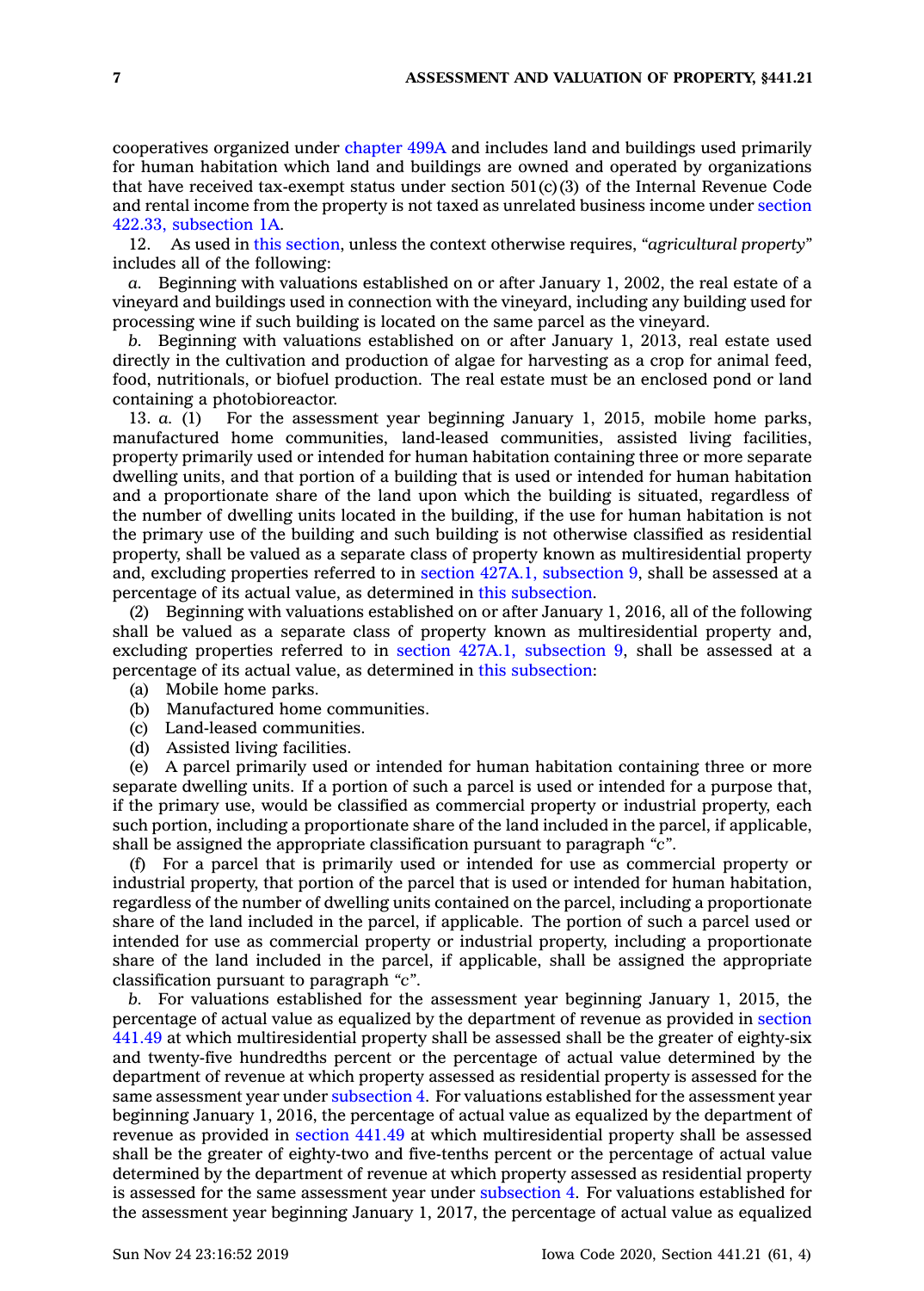by the department of revenue as provided in [section](https://www.legis.iowa.gov/docs/code/441.49.pdf) 441.49 at which multiresidential property shall be assessed shall be the greater of seventy-eight and seventy-five hundredths percent or the percentage of actual value determined by the department of revenue at which property assessed as residential property is assessed for the same assessment year under [subsection](https://www.legis.iowa.gov/docs/code/441.21.pdf) 4. For valuations established for the assessment year beginning January 1, 2018, the percentage of actual value as equalized by the department of revenue as provided in [section](https://www.legis.iowa.gov/docs/code/441.49.pdf) 441.49 at which multiresidential property shall be assessed shall be the greater of seventy-five percent or the percentage of actual value determined by the department of revenue at which property assessed as residential property is assessed for the same assessment year under [subsection](https://www.legis.iowa.gov/docs/code/441.21.pdf) 4. For valuations established for the assessment year beginning January 1, 2019, the percentage of actual value as equalized by the department of revenue as provided in [section](https://www.legis.iowa.gov/docs/code/441.49.pdf) 441.49 at which multiresidential property shall be assessed shall be the greater of seventy-one and twenty-five hundredths percent or the percentage of actual value determined by the department of revenue at which property assessed as residential property is assessed for the same assessment year under [subsection](https://www.legis.iowa.gov/docs/code/441.21.pdf) 4. For valuations established for the assessment year beginning January 1, 2020, the percentage of actual value as equalized by the department of revenue as provided in [section](https://www.legis.iowa.gov/docs/code/441.49.pdf) 441.49 at which multiresidential property shall be assessed shall be the greater of sixty-seven and five-tenths percent or the percentage of actual value determined by the department of revenue at which property assessed as residential property is assessed for the same assessment year under [subsection](https://www.legis.iowa.gov/docs/code/441.21.pdf) 4. For valuations established for the assessment year beginning January 1, 2021, the percentage of actual value as equalized by the department of revenue as provided in [section](https://www.legis.iowa.gov/docs/code/441.49.pdf) 441.49 at which multiresidential property shall be assessed shall be the greater of sixty-three and seventy-five hundredths percent or the percentage of actual value determined by the department of revenue at which property assessed as residential property is assessed for the same assessment year under [subsection](https://www.legis.iowa.gov/docs/code/441.21.pdf) 4. For valuations established for the assessment year beginning January 1, 2022, and each assessment year thereafter, the percentage of actual value as equalized by the department of revenue as provided in [section](https://www.legis.iowa.gov/docs/code/441.49.pdf) [441.49](https://www.legis.iowa.gov/docs/code/441.49.pdf) at which multiresidential property shall be assessed shall be equal to the percentage of actual value determined by the department of revenue at which property assessed as residential property is assessed under [subsection](https://www.legis.iowa.gov/docs/code/441.21.pdf) 4 for the same assessment year.

*c.* (1) For the assessment year beginning January 1, 2015, for parcels that, in part, satisfy the requirements for classification as multiresidential property, the assessor shall assign to that portion of the parcel the classification of multiresidential property and to such other portions of the parcel the property classification for which such other portions qualify.

(2) Beginning with valuations established on or after January 1, 2016, for parcels for which <sup>a</sup> portion of the parcel satisfies the requirements for classification as multiresidential property pursuant to paragraph *"a"*, subparagraph (2), subparagraph division (e) or (f), the assessor shall assign to that portion of the parcel the classification of multiresidential property and to such other portions of the parcel the property classification for which such other portions qualify.

*d.* Property that is rented or leased to low-income individuals and families as authorized by section 42 of the Internal Revenue Code, and that has not been withdrawn from section 42 assessment procedures under [subsection](https://www.legis.iowa.gov/docs/code/441.21.pdf) 2 of this [section](https://www.legis.iowa.gov/docs/code/441.21.pdf), or <sup>a</sup> hotel, motel, inn, or other building where rooms or dwelling units are usually rented for less than one month shall not be classified as multiresidential property under this [subsection](https://www.legis.iowa.gov/docs/code/441.21.pdf).

*e.* As used in this [subsection](https://www.legis.iowa.gov/docs/code/441.21.pdf):

(1) *"Assisted living facility"* means property for providing assisted living as defined in [section](https://www.legis.iowa.gov/docs/code/231C.2.pdf) 231C.2. *"Assisted living facility"* also includes <sup>a</sup> health care facility, as defined in section [135C.1](https://www.legis.iowa.gov/docs/code/135C.1.pdf), an elder group home, as defined in section [231B.1](https://www.legis.iowa.gov/docs/code/231B.1.pdf), <sup>a</sup> child foster care facility under [chapter](https://www.legis.iowa.gov/docs/code//237.pdf) 237, or property used for <sup>a</sup> hospice program as defined in [section](https://www.legis.iowa.gov/docs/code/135J.1.pdf) 135J.1.

(2) *"Dwelling unit"* means an apartment, group of rooms, or single room which is occupied as separate living quarters or, if vacant, is intended for occupancy as separate living quarters, in which <sup>a</sup> tenant can live and sleep separately from any other persons in the building.

- (3) *"Land-leased community"* means the same as defined in sections [335.30A](https://www.legis.iowa.gov/docs/code/335.30A.pdf) and [414.28A](https://www.legis.iowa.gov/docs/code/414.28A.pdf).
- (4) *"Manufactured home community"* means the same as <sup>a</sup> land-leased community.